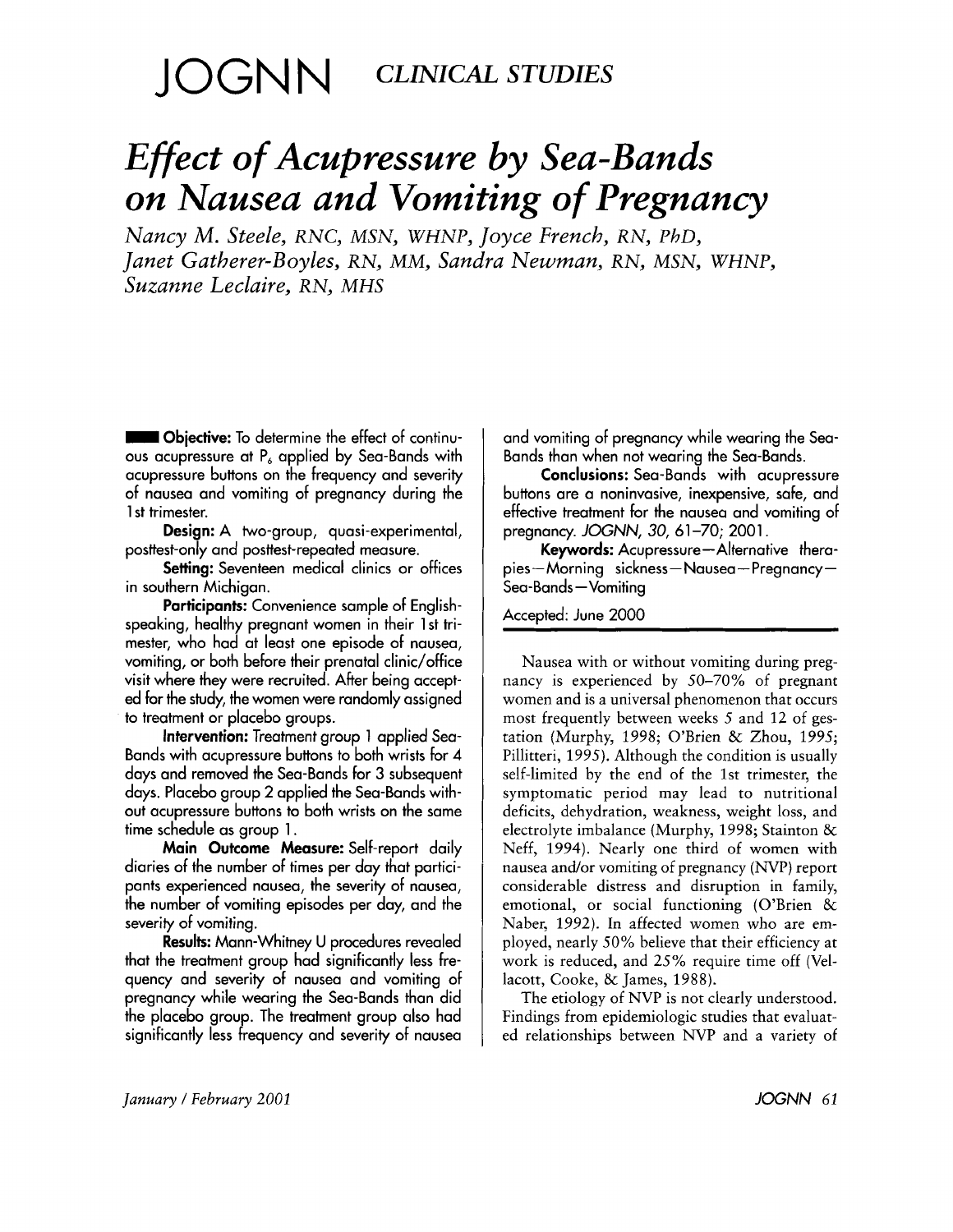physiologic, psychologic, psychosocial, and demographic variables have been equivocal and even contradictory. Some investigators have reported a positive association between symptoms and maternal factors (personality factors, age, parity, education level, weight, smoking habits) and fetal factors (gender, birth weight), whereas others failed to support these associations (Depue, Bernstein, Ross, Judd, & Henderson, 1987; Hsu & Witter, 1993; Janfelt-Samsioe, Samsioe, & Velinder, 1983; Klebanoff, Koslowe, Kaslow, & Rhodes, 1985; O'Brien, 1991; O'Brien & Zhou, 1995; Tierson, Olsen, & Hook, 1986).

Because there is no definitive maternal or fetal cause, few effective treatment options are available to women experiencing NVP. Since the 1940s, vitamin  $B_6$  (pyridoxine) has been included in the formulation of drugs for the prevention of *NVP* (Weinstein, Wohl, Mitchell, & Susendal, 1944; Willis, Winn, Morris, Newsom, & Massey, 1942). Many health care providers continue to re-

here is a great need for a safe, effective, and side-effect-free intervention for the nausea and vomiting of pregnancy.

commend vitamin  $B_6$  for control of NVP, yet studies provide only minimal support for the relationship between vitamin  $B_6$  and prevalence or degree of NVP (Sahakian, Rouse, Sipes, Rose, & Niebyl, 1991; Vutyavanich, Wongtrangan, & Ruangsri, 1995). Before 1983, a medication containing a combination of vitamin  $B_6$ and doxylamine succinate provided an effective antiemetic; however, evidence that the vitamin  $B_6$  component contributed to its effectiveness was never supported (Dilorio, 1988). The medication was withdrawn from the market in 1983 after several lawsuits alleging birth defects related to its use (Omstein, Einarson, & Koren, 1995).

Although some pharmacologic antiemetics are available, many pregnant women are reluctant to take them for fear of possible teratogenic effects on the fetus during this critical embryogenic period (Murphy, 1998). The Food and Drug Administration lists most such medications as Category C. This category indicates that there is minimal information about the drugs concerning safety or risk in humans.

Acupressure is considered one of the nonpharmacologic and noninvasive treatment modalities for NVP. Others are alterations of eating and drinking patterns, vitamins, herbals, and homeopathic preparations (Mur-

phy, 1998). Few women report complete relief from these modalities, and their potential risks and adverse effects are unknown (O'Brien & Naber, 1992). Clearly, with no dependable nonpharmacologic treatment available, there is a great need for an intervention that is safe, effective, and free of side effects. In recent years, acupressure has been looked on as a treatment modality possibly meeting these criteria. It is a noninvasive, inexpensive, and safe treatment that may be a successful self-help option for pregnant women experiencing NVP. All of these modalities need to be studied more thoroughly.

# **Theoretical Framework**

There is no known physiologic basis for acupressure. According to Beal (1992a, 1992b), acupressure is based on ancient Chinese traditions reflecting the philosophies of Taoism and Confucianism. These philosophies describe health as a state of relative balance within the person and in the context of his or her environmental surroundings. The basic life force of ch'i empowers human life. Ch'i flows through the body in meridians (pathways) that are accessible to acupressure and acupuncture treatments that change the flow imbalances. According to Chinese medicine, acupressure for NVP involves bilateral wrist pressure that rebalances energy so that the negative energy in the body is first redirected away from the heart using the right  $P_6$  point, whereas more positive energy comes into the body through the left  $P_6$  point. This process restores the balance of the life forces and controls nausea (Stainton & Neff, 1994). Acupressure for NVP involves constant pressure of the pericardial median at the Neiguan  $(P_6)$  point, located three finger breadths from the wrist crease on the volar surface of the arm between the palmaris longus and flexor carpi radialis.

Many meridian-oriented treatment approaches for acupressure require a high level of knowledge and experience to apply properly (Beal, 1992a). One simple alternative acupressure intervention that requires minimal knowledge and experience is the Sea-Band wristband (Sea-Band, U.K., Ltd., Leicester, England). Sea-Bands are l-inch-wide elasticized cloth wristbands with a convex plastic button that is worn against the skin. They are packaged with insert instructions illustrating exactly where to place them on the wrists to exert even pressure on the  $P_6$  point (see Figure 1).

# **Literature Review**

The dearth of research supporting or refuting the efficacy of all remedies has left a therapeutic gap in the treatment of NVP. This problem, along with the current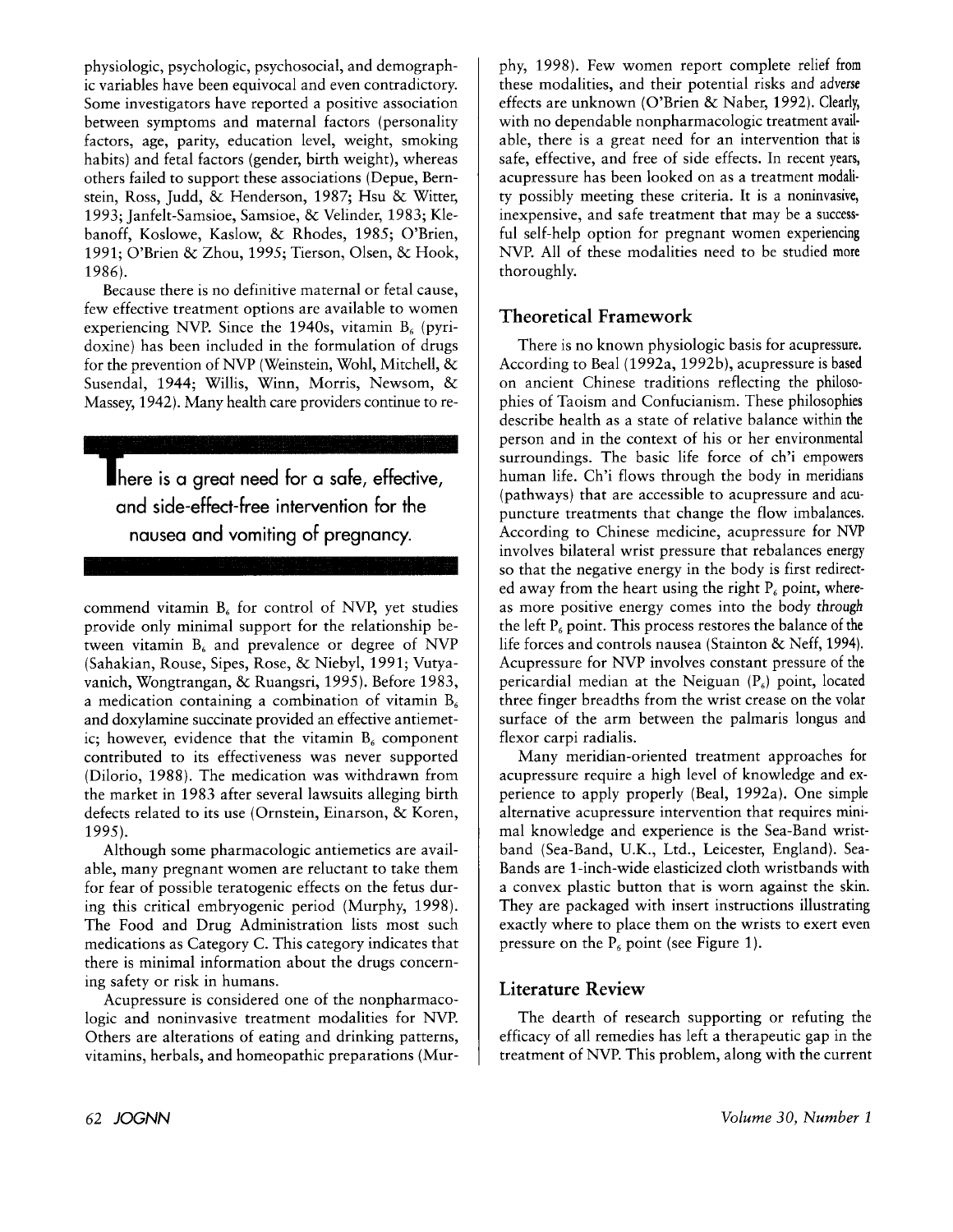



Placement of Sea-Bands with acupressure button at the  $P_6$ point located three fingers below the wrist crease.

and increasing interest in complementary medicine, led researchers to investigate the use of acupressure. Six clinical trials studying the efficacy of acupressure at the Neiguan point  $(P_6)$  as an antiemetic for NVP were identified through a literature review. Only one study reported no effectiveness (O'Brien, Relyea, & Taerum, 1996), whereas the other five demonstrated some support for the antiemetic action of  $P_6$  acupressure (Bayreuther, Lewith, & Pickering, 1994; Belluomini, Litt, Lee, & Katz, 1994; De Aloysio & Penacchioni, 1992; Dundee, Sourial, Ghaly, & Bell, 1988; Hyde, 1989).

One of the most recent studies (O'Brien et al., 1996) demonstrated no apparent medical benefit from the use of  $P_6$  acupressure. This study used Sea-Bands on both wrists and performed experimental and placebo tests on 161 pregnant women in their 1st trimester. All participants were assigned to one of three groups (i.e.,  $P_6$ ) acupressure, placebo acupressure bands inappropriately placed, or control) on the basis of a process of blocked randomization. One hundred forty-nine pregnant women completed the protocol. Irrespective of group assignment, the women reported decreases in nausea and vomiting or retching. Thus, there was no differential treatment effect in reducing or relieving the

*January / February 2001 G3* 

symptoms of nausea with or without vomiting and retching during pregnancy as a result of acupressure.

Three of the studies found that during the 1st trimester, acupressure at the  $P_6$  point may reduce nausea but not vomiting (Bayreuther et al., 1994; Belluomini et al., 1994; Hyde, 1989). In the other two studies that demonstrated support, the collection methods did not permit separate analysis for nausea and vomiting (DeAloysio & Penacchioni, 1992; Dundee et al., 1988). In Dundee et al.'s (1988) study, the treatment group reported 8.5% reduction in nausea and vomiting. However, the gestational age was significantly greater in this group. Because the study did not use a crossover design, it is unknown if gestational age in itself may have accounted for the lower reporting of nausea and vomiting (Dundee et al., 1988). Also, there was no description in Dundee's report of how acupressure was applied or any explanation for the significantly lower rates of return in the treatment group. Hyde (1989) used a crossover design, and 12 of the 16 participants reported a reduction in nausea and vomiting in pregnancy. In Hyde's study, the sample was small and there was no control group for study of a placebo effect. The sample in the study by Bayreuther et al. (1994) also was small, with a high dropout rate. Although the studies of Hyde and Bayreuther support the use of acupressure, one must be cautious when the sample is so small.

Review of the literature reveals an incomplete understanding of NVP, lack of effective treatment modalities, and inconclusive support for the use of acupressure. This leaves nurses without an effective intervention based on sound research. Clearly, the review of the literature confirms the need for nurses to study the efficacy of acupressure, which is cost-effective, free of side effects, and noninvasive. It has gained rather rapid

Nurses need to study the efficacy of acupressure, which has gained rapid acceptance, although with only limited scientific investigation.

acceptance with only limited scientific investigatian. For nurses to confidently offer Sea-Bands as a remedy for NVP, the effectiveness of the intervention requires further evaluation. The purpose of this investigation was to determine if continuous acupressure at  $P_6$ applied by Sea-Bands decreased the frequency and severity of nausea and vomiting in pregnancy during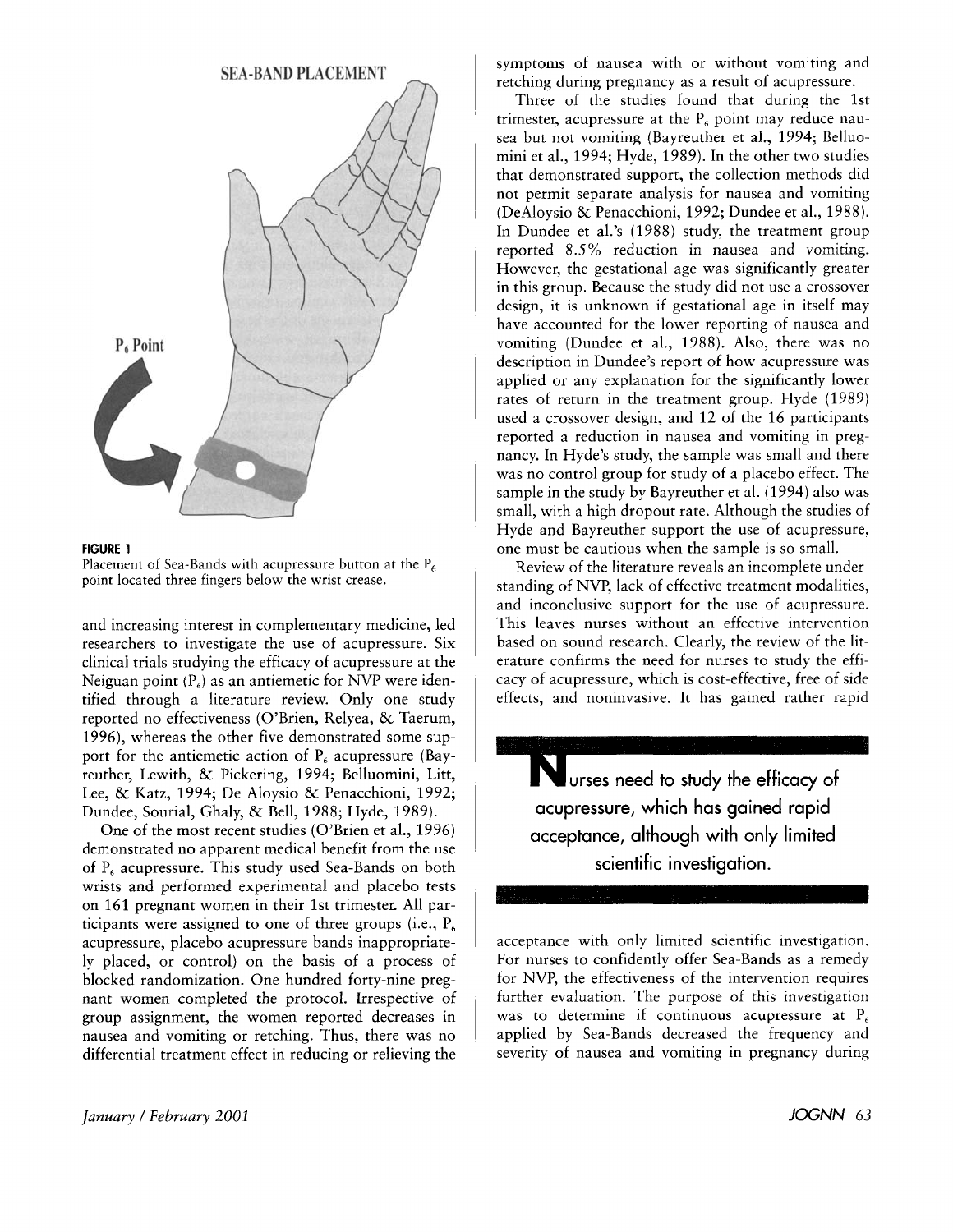the 1st trimester. The current study tested the following hypotheses:

- 1. The frequency and severity of nausea will be less among pregnant women wearing acupressure Sea-Bands than among women wearing placebo Sea-Bands.
- 2. The frequency and severity of vomiting will be less among pregnant women wearing acupressure Sea-Bands than among women wearing placebo Sea-Bands.
- *3.* The frequency and severity of nausea will be less when pregnant women are wearing acupressure Sea-Bands than when they are not wearing the bands.
- 4. The frequency and severity of vomiting will be less when pregnant women are wearing acupressure Sea-Bands than when they are not wearing the bands.

# **Design and Method**

A two-group, quasi-experimental, posttest-only and posttest-repeated measure design (Campbell & Stanley, 1963) was used to address the research question, Does continuous acupressure at  $P_6$  applied by Sea-Bands decrease the frequency and severity of nausea and vomiting of pregnancy during the 1st trimester? To address this question, a convenience sample of pregnant women in their 1st trimester was recruited on a voluntary basis in 17 obstetric/gynecology offices and clinics in southern Michigan. Criteria for participation were (a) selfreport of one or more episodes of pregnancy-related nausea and/or vomiting, (b) less than 13 weeks pregnant, and (c) able to read and speak English. The design also provided for the participants to serve as their own control (when they removed the Sea-Bands) for the last 3 days of the study period.

After the university subject review board approved the study design and instruments, participants were recruited through nurses at the participating offices and clinics. All women who met the inclusion criteria were asked to participate. Assignment of participants to group 1 (treatment, Sea-Band with acupressure button) or group 2 (placebo, Sea-Band without acupressure button) occurred after the pregnant women agreed to participate in the study and signed the consent form. Each office or clinic was given a box containing an equal number of treatment and placebo packets. To prevent identification as to whether treatment or placebo, the unlabeled sealed packets were shuffled before delivery to the offices.

An explanation of the study, a cover sheet, a consent form, and a demographic questionnaire were stapled to the outside of the sealed packet. Inside the sealed packet were written instructions, seven daily logs, and Sea-Bands with or without acupressure buttons. Written instructions to the participants included the following:

1. Place one wristband on each wrist three finger breadths from the wrist crease. (If the wristband had an acupressure button, the nurse also instructed the participant to place the button as illustrated and directed on the Sea-Band package.)

- 2. Wear the wristbands continuously for 4 days. (The removal date and time *[96* hours later] were written on the instruction sheet for participants.)
- **3.** Write responses on the dated daily log each evening just before going to bed.
- 4. Continue writing responses on the daily logs for **3**  evenings after removing the wristbands.
- 5. Mail the seven completed logs to the investigators in a preaddressed, postage-paid envelope.

Investigators conducted training sessions with the nurses from each clinic or office that agreed to assist in the study. Each nurse was given a script for instructing participants and explicit information and demonstration in the placement of the Sea-Bands. After the training session, all nurses were required to give a return proficiency demonstration in the study methods.

All trained nurses in the clinics or offices read a written explanation of the study to potential participants. When a pregnant woman agreed to take part in the study, the nurse randomly selected a sealed packet from the study box. Before opening the sealed packet, the participant signed a consent form and completed a demographic questionnaire and a cover sheet. The nurse then opened the sealed packet and removed the contents. The participants were not informed of which type of Sea-Band they had been given. Both groups 1 and 2 received detailed written and oral instructions for the logs and Sea-Bands. The participants from both groups applied a Sea-Band on each of their wrists with the assistance of the nurses. The nurses made certain that participants used their own fingers to measure three finger breadths from the creases in their wrists. Group 1 participants also were instructed to place the pressure button between flexor tendons of the medial aspect of both forearms. These instructions were consistent with those provided by the Sea-Band distributor. This day was considered the 1st of the 7 days of the study for the participant.

Both groups were instructed to wear the wristbands continuously (remove only when bathing), while concurrently maintaining the daily log for **4** days. At the end of the 96th hour, both groups were instructed to remove the wristbands but to continue to maintain the daily diaries for an additional 72 hours. The control period was limited to 72 hours to reduce nonadherence in symptomatic women who might be tempted to put the wristbands back on if they had relief while wearing the Sea-Bands. On completion of the 72nd hour, they mailed the daily logs back to the investigators. When the investigators received a placebo-coded log, the participant was telephoned and offered a free pair of Sea-Bands with a pressure button. This gesture was provided because the investigators felt that each participant, whether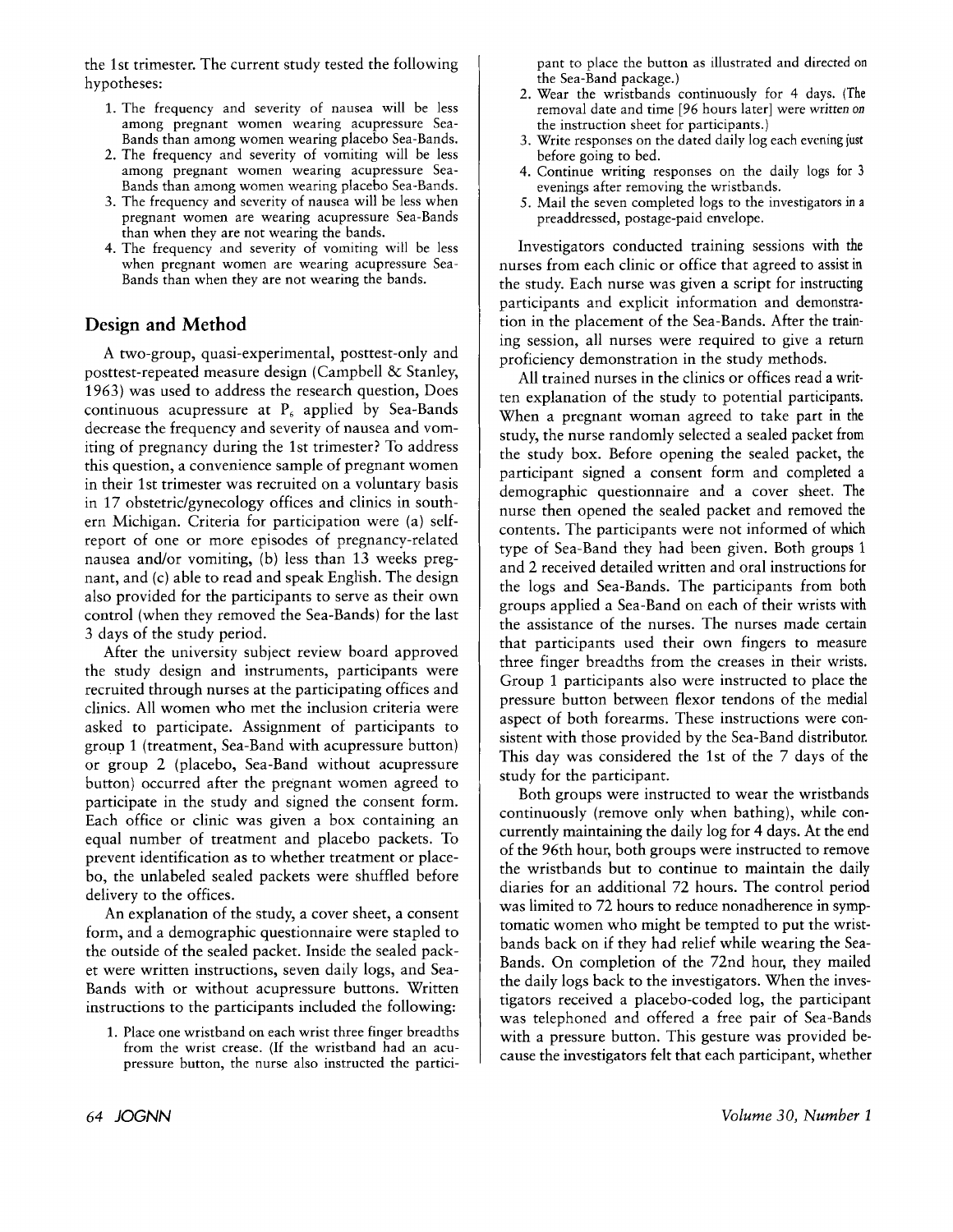in the treatment or placebo group, should have an opportunity to use the Sea-Bands with acupressure buttons.

## **Instruments**

A self-report demographic questionnaire was used to obtain background information. The questionnaire was designed specifically for this study to include contextual factors, which according to the literature reviewed, could affect the results. The factors included were age, gestational age, race, education, marital status, gravida, first NVP episode, nausea proneness, vitamin use, importance of significant other, and type of medical insurance. A cover sheet was used to collect identifying information for each participant. It was used only for sending follow-up reminder postcards if logs were not received and for sending those in the placebo group free Sea-Bands after the study was completed.

Each participant recorded her perception of the frequency and severity of nausea and vomiting for 7 days in a daily log. The daily log was a modified and abbreviated version of the Rhodes Index of Nausea and Vomiting (Rhodes, Watson, & Johnson, 1984), which had been adapted by Brown, North, Marvel, and Fons (1992) for their study of acupressure wristbands to relieve nausea and vomiting in hospice patients. The Rhodes Index of Nausea and Vomiting has been used extensively in research and has an established validity with populations of pregnant women (O'Brien, 1991; Stainton & Neff, 1994). The instrument has an estimated reliability of at least 0.83 and a correlation of .37 between its construct and concurrent validity (Rhodes et al., 1984). The version of the instrument used in the current study was that used in the Brown et al. (1992) study, with two changes. In the Brown et al. version, the third question asked participants how long they were nauseated. The version used in this study asked women how many times they were nauseated. In this study, a fifth question about the wearing of bands also was added.

Therefore, the four closed-ended questions used to measure participants' perception of their frequency and severity of nausea and vomiting were (a) How many times today did you feel nauseated or queasy? (b) How bad was your nausea or queasiness today? (c) How many times did your throw up (vomit) or have dry heaves today? and (d) How bad was your vomiting/dry heaves today? Responses were recorded on a 5-point Likert-type scale for frequency  $(0 = none, 1 = one to)$ *two times,* 2 = *three to four times,* **3** = *five to six times,*  and 4 = *seven or more times)* and for severity (0 = *none,*  1 = *mild,* 2 = *moderate, 3* = *severe,* and **4** = *horrible).* **A**  fifth question was used to measure the participants' perception of whether the Sea-Bands helped to reduce

NVP: 1 = *did not help,* 2 = *helped a little, 3* = *helped a lot,* 4 = *did not wear bands today,* This fifth question also assisted the investigators in confirming whether the participants actually had taken the Sea-Bands off for the last *3* days of the 7-day study.

Because vitamin **B,** and prenatal vitamins are routinely recommended by the participating clinics and offices, the logs also included questions as to whether the women took either of these supplements. An additional six questions about the number of large or small meals consumed and the amount and type of fluid intake also were included in the daily logs.

# **Results**

One hundred thirty-eight pregnant women in 17 different prenatal clinics or offices in southern Michigan accepted the invitation to participate in this study. Of these, 110 participants completed the data collection and mailed their results to the investigators. The remaining 28 were not included because of insufficient data provided. Of the 28, 17 were in the treatment group and 11 were in the placebo group. No other information was available on the women who agreed to participate but did not complete the study.

Sixty-eight of the completed logs were from women in group 1 (treatment, Sea-Bands with acupressure buttons) and 42 were from women in group 2 (placebo, Sea-Bands with no acupressure buttons). Mann-Whitney U, chi-square, and Fisher's exact tests revealed that the groups were not significantly different in background characteristics (see Table 1).

This research was guided by the following question: Does continuous acupressure at  $P_6$ , applied by Sea-Bands, decrease the frequency and severity of NVP during the 1st trimester? The first two hypotheses were tested to address the question. Mann-Whitney U procedures were used to determine if there were measurable differences between group 1 and group 2 in the frequency and severity of NVP during the 4-day treatment period. All four research hypotheses were supported (see Table 2).

The nonparametric procedure, Wilcoxin's matched pairs, signed-rank test, was used to test for the differences between Days 1-4 and Days 5-7, when the women served as their own experimental controls. The last two research hypotheses were supported (see Table **3).** 

Although no hypotheses were identified comparing the groups' results for Days 5-7, the results are included here for further discussion. The medians for all four measures were higher for Days 5-7 than for Days 1-4. Differences in the frequency and severity of nausea and vomiting were less between group 1 and group 2 during Days 5-7 than during the treatment period Days 1-4.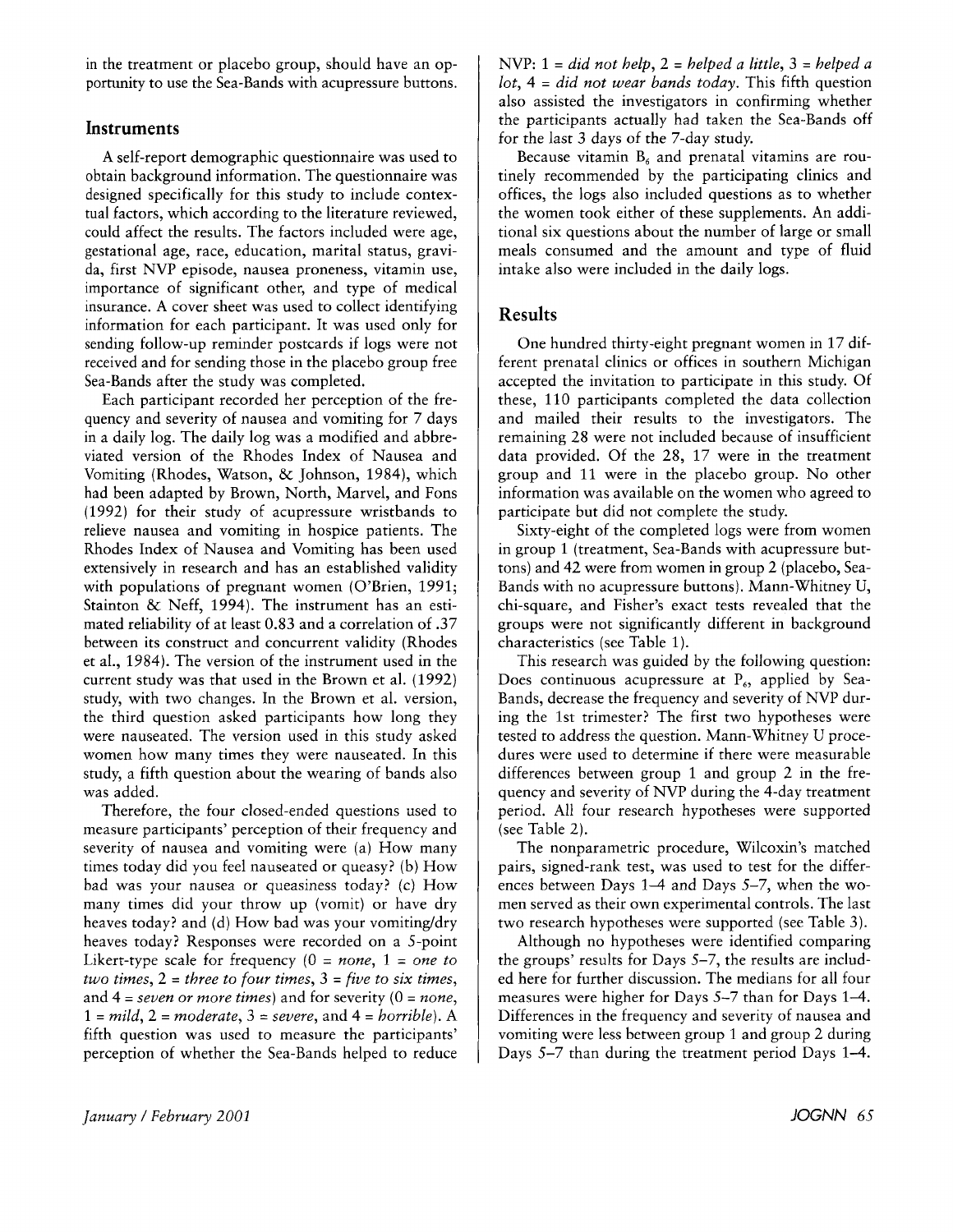| Variable       | Group 1 ( $n = 68$ )     | Group 2 $(n = 42)$       | Statistic |  |
|----------------|--------------------------|--------------------------|-----------|--|
| Age $(M)$      | 27 years                 | 28 years                 | 1,238.5   |  |
| Gestation (M)  | 57 days                  | 60 days                  | 1,032     |  |
| Race           | 60% white                | 61% white                | .290      |  |
| Education      | 87% high school graduate | 94% high school graduate |           |  |
| Marital status | 63% married              | 66% married              | .657      |  |
| Gravida        | 45% primipara            | 48% primipara            | .084      |  |
| Nausea prone   | 43% easily               | 47% easily               | .196      |  |
| Insured        | 69% private              | 74% private              | .859      |  |

**TABLE 1**  *Sample Description: Background Variables of Participants* (N = *110)* 

The tests for probability for Days *5-7,* however, showed significant differences between treatment and placebo groups only in frequency of nausea and severity of vomiting but not in severity of nausea or frequency of vomiting (see Table **4).** 

Table *5* shows the results of the Wilcoxin's matched pairs, signed-rank tests for group **2.** This group showed significantly less frequency and severity of vomiting during the time they wore the placebo Sea-Bands (Days **1- 4)** than after they removed them (Days 5-7). There were no differences in either frequency or severity of nausea.

Because many of the women in both group **1** (40%) and group 2 (37%) were taking vitamin  $B_6$  during the 7 study days, further investigation into the possibility of a treatment effect of vitamin  $B_6$  seemed warranted. To separate any effects exerted on NVP by vitamin  $B_6$ , the two groups were divided again. Group **1** was divided into nontakers and takers of vitamin  $B_6$ , as was group 2. Medians for frequency and severity of NVP were calculated for each of the four groups and tested for differences with the Mann-Whitney U. Within the treatment group, during treatment Days **1-4,** the takers of vitamin  $B_6$  had significantly less frequency and severity of NVP than did the nontakers of vitamin B<sub>6</sub>. Within the placebo group, during Days **1-4,** the takers also showed significantly less frequency and severity of NVP than did the nontakers (see Tables 6 and 7). There were

The pregnant women who wore Sea-Bands with acupressure buttons had less frequency and severiiy of nausea and vomiting of pregnancy than did the women who wore Sea-Bands without acupressure buttons.

# **TABLE 2**

*Mann- Wbitney U Comparison of Independent Gvoups: Group 1 and Group 2 During Days 1-4 (wearing Sea-Bands)* 

| Variable                  | $\mathbf{n}$ | Mean Rank | U       |
|---------------------------|--------------|-----------|---------|
| Nausea frequency          |              |           |         |
| Group 1                   | 68           | 40.30     | 499**   |
| Group 2                   | 42           | 72.82     |         |
| Nausea severity           |              |           |         |
| Group 1                   | 68           | 40.13     | 488.5** |
| Group 2                   | 42           | 73.09     |         |
| Vomiting frequency        |              |           |         |
| Group 1                   | 68           | 41.51     | 576.5** |
| Group 2                   | 42           | 70.94     |         |
| Vomiting severity         |              |           |         |
| Group 1                   | 68           | 39.28     | 434.0** |
| Group 2                   | 42           | 73.65     |         |
| $p < .0005$ , one-tailed. |              |           |         |

no significant differences between the takers and the nontakers of vitamin B, within either group **1** or group **2**  during Days *5-7.* These were days neither group **1** nor group 2 wore the Sea-Bands (see Tables 8 and 9).

## **Discussion**

The 68 pregnant women who wore Sea-Bands with acupressure buttons (treatment group) had significantly less frequency and severity of NVP while wearing the Sea-Bands than did the **42** pregnant women who wore Sea-Bands without acupressure buttons (placebo group). Thus, the first two research hypotheses were accepted.

The treatment group also had significantly less frequency and severity of NVP while wearing the Sea-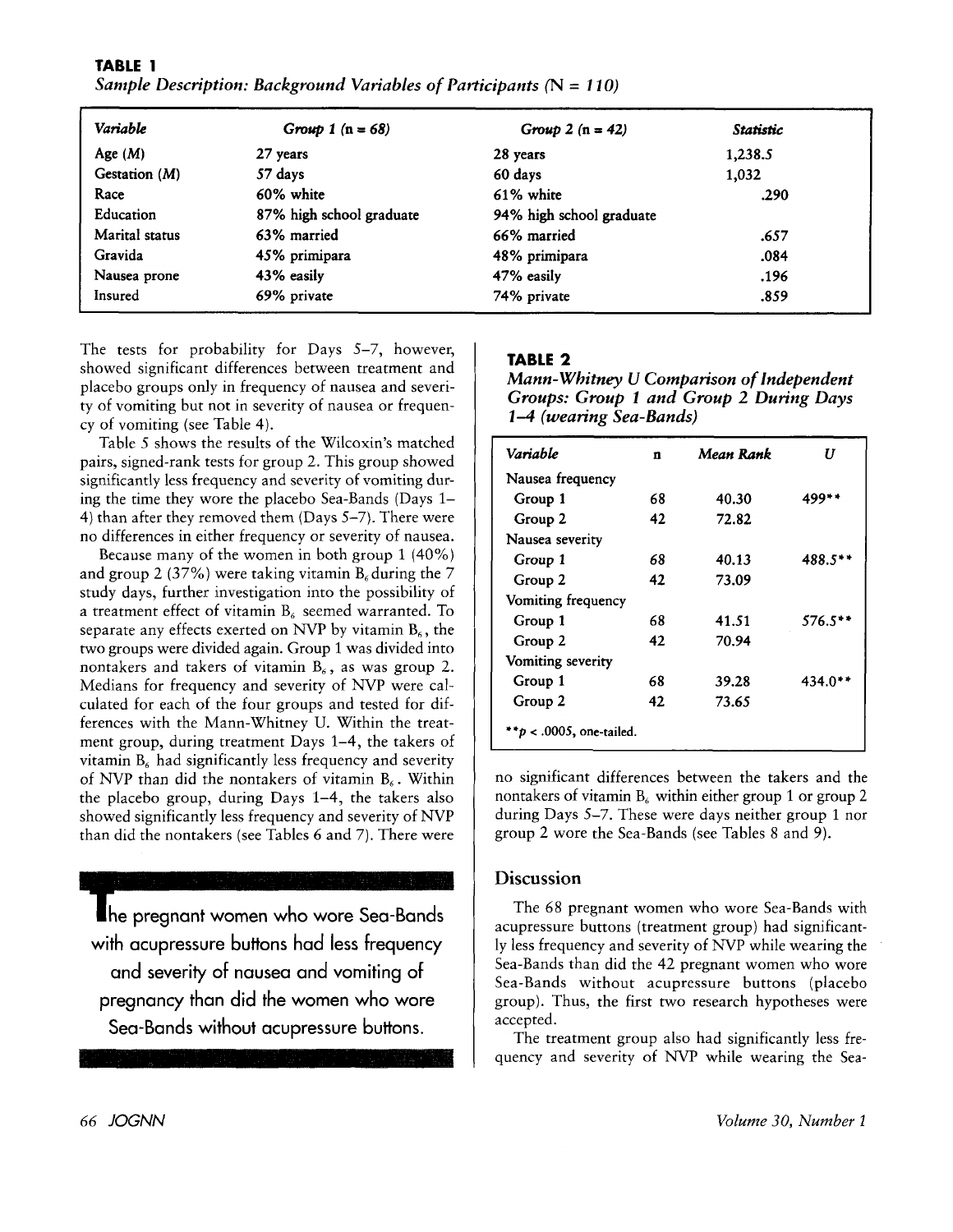#### **TABLE 3**

*Results of Wilcoxin's Matched Pairs, Signed-Rank Test Within Group 1: Differences Between Experimental Period Days 1-4 and Control Period Days 5-7* 

|                | Nausea     |            | <b>Vomiting</b> |             |
|----------------|------------|------------|-----------------|-------------|
| Test Statistic | Frequency  | Severity   | Frequency       | Severity    |
|                | $-5.285**$ | $-5.394**$ | $-4.736***$     | $-5.287$ ** |

#### **TABLE 4**

*Mann-Whitney U Comparison of Independent Groups (1* = *treatment; 2* = *placebo) During Days 5-7 (not wearing Sea-Bands)* 

|                               | n  | Mean<br>Rank | Н        |
|-------------------------------|----|--------------|----------|
| Average frequency of nausea   |    |              | $956.5*$ |
| Group 1                       | 68 | 47.18        |          |
| Group 2                       | 42 | 58.47        |          |
| Average severity of nausea    |    |              | 1,100.0  |
| Group 1                       | 68 | 49.46        |          |
| Group 2                       | 42 | 54.79        |          |
| Average frequency of vomiting |    |              | 1,161.5  |
| Group 1                       | 68 | 50.44        |          |
| Group 2                       | 42 | 53.22        |          |
| Average severity of vomiting  |    |              | 922.0*   |
| Group 1                       | 68 | 46.63        |          |
| Group 2                       | 42 | 58.24        |          |
| * $p$ < .05, one-tailed.      |    |              |          |

Bands with the acupressure button (Days **1-4)** than they did after removal (Days 5-7). Thus, the last two hypotheses were accepted.

The treatment group had significantly less frequency of nausea and less severity of vomiting during Days 5-7 than did the placebo group. Although the medians for all four measures were less for the treatment group than the placebo group, there was no statistical difference in severity of nausea or frequency of vomiting between the groups. This could be a residual effect of the Sea-Bands for **24** hours after the bands are removed. To investigate this, Mann-Whitney U tests were used on Days **6**  and 7, eliminating Day 5. Nearly identical results were found, ruling out any residual effect of Sea-Band treatment in this study.

The placebo group, when using themselves as controls (Days *5-7),* showed significantly less frequency and severity of vomiting during Days **1-4** when they wore the placebo Sea-Bands than they did after removing the Sea-Bands. However, there were no significant differences in either frequency or severity of nausea within this group between the time they wore the placebo Sea-Bands and when they did not. This may reflect a lack of clarity in reporting because one would expect a feeling of nausea to precede actual vomiting. Thus, all four tests indicated that acupressure through Sea-Bands is an effective remedy for NVP.

The test for the influence of vitamin  $B_6$  further confirmed the effect of the Sea-Bands. The takers of vitamin  $B_6$  in the treatment group had significantly less frequency and severity of NVP during the first **4** days than did the nontakers. Whereas Sea-Band treatment had lowered NVP overall, this finding suggests that there may be a positive, synergistic effect of the dual treatment. During Days 5-7, after Sea-Band removal, there were no significant differences between the takers and nontakers of vitamin  $B_6$  among participants in the treatment group.

The effect of vitamin  $B_6$  was similar in both the treatment and placebo groups. Vitamin  $B_6$  was effective while participants wore Sea-Bands but not effective when they did not wear them. In this case, one has to question if a placebo effect occurred with the group wearing Sea-Bands without acupressure buttons. **Is** it possible to have a synergistic effect with a placebo Sea-Band? When both groups removed the Sea-Bands, the vitamin  $B<sub>6</sub>$  made no difference. Therefore, vitamin  $B<sub>6</sub>$ , by itself, cannot be considered to be an effective treatment.

#### **Limitations**

A limitation associated with this study was the use of ordinal rather than interval data, which reduced the power of the findings. Thus, the recommendation for further research is to use actual numbers rather than ranges. A power analysis based on Cohen's **(1992)** formula determined that the sample size necessary to achieve an anticipated medium effect size with a power of 0.80 and an alpha of .05 was **170** (85 in each group). The final sample size in this study was **110,** with **68** in group **1** and **42** in group **2.** A limitation with regard to the sample size is that if a larger sample with 85 in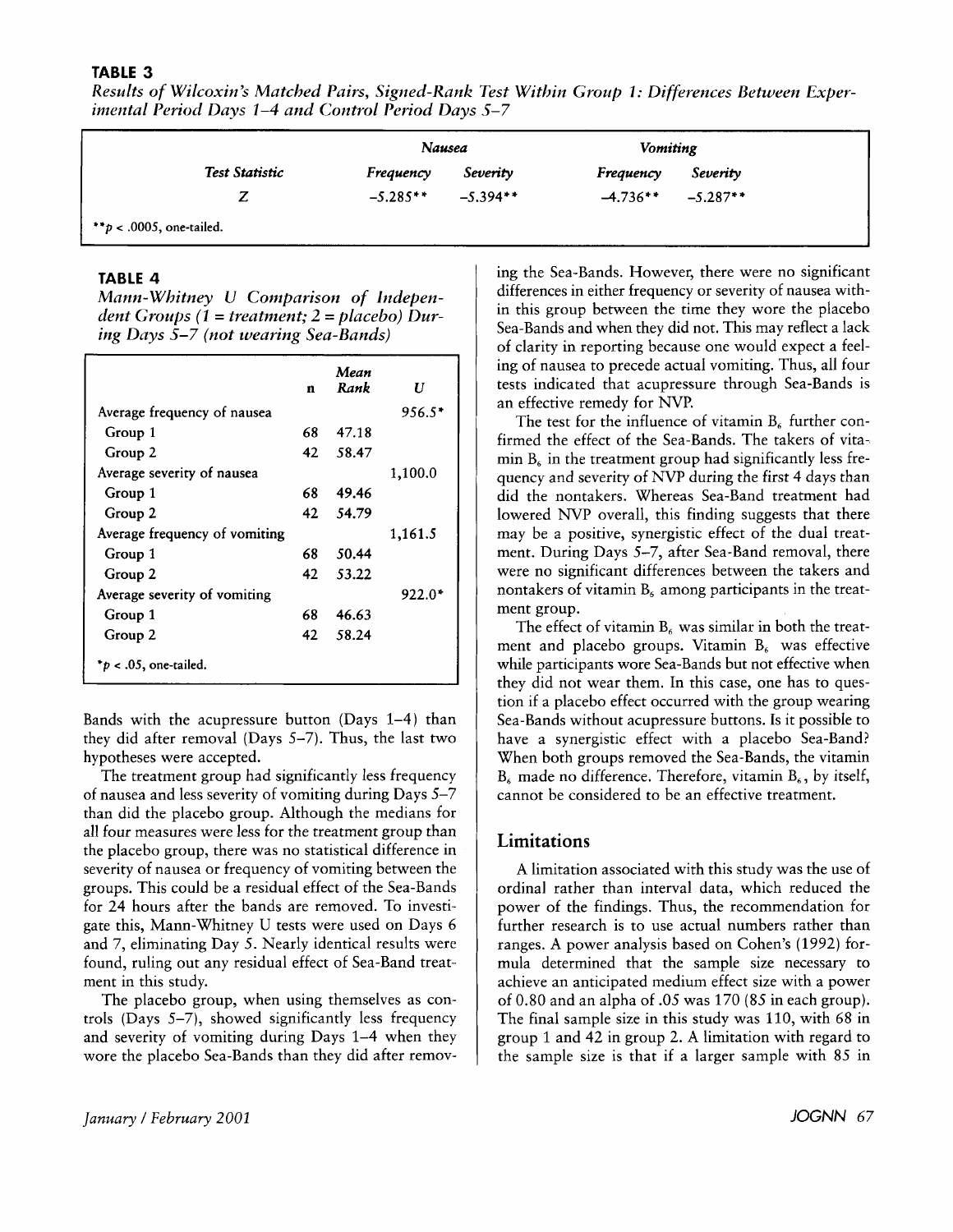## **TABLE 5**

| Results of Wilcoxin's Matched Pairs, Signed-Rank Test Among Group 2 (placebo): Differences<br><b>Between Experimental Period Days 1–4 and Control Period Days 5–7</b> |        |                        |  |
|-----------------------------------------------------------------------------------------------------------------------------------------------------------------------|--------|------------------------|--|
|                                                                                                                                                                       | Nausea | <i><b>Vomiting</b></i> |  |

|                          |                | Nausea    |          | <b>Vomiting</b> |           |  |
|--------------------------|----------------|-----------|----------|-----------------|-----------|--|
|                          | Test Statistic | Frequency | Severity | Frequency       | Severity  |  |
|                          |                | $-.820$   | $-1.555$ | $-1.849*$       | $-2.383*$ |  |
| $*_b$ < .05, one-tailed. |                |           |          |                 |           |  |

## **TABLE 6**

*Mann- Whitney U Comparison of lndependent Samples: Nontakers of Vitamin B,* **(n** = *35) and Takers of Vitamin B,* **(n** = *29) Within Group 1 Pavticipants (treatment), Days 1-4* 

|                                 | Mean Rank | Н        |
|---------------------------------|-----------|----------|
| Average frequency of nausea     |           | $38.0*$  |
| Nontakers of vitamin B.         | 37.34     |          |
| Takers of vitamin B.            | 26.66     |          |
| Average severity of nausea      |           | $363.0*$ |
| Nontakers of vitamin B.         | 36.63     |          |
| Takers of vitamin $B_{6}$       | 27.52     |          |
| Average frequency of vomiting   |           | 388.0*   |
| Nontakers of vitamin B.         | 35.91     |          |
| Takers of vitamin B.            | 28.38     |          |
| Average frequency of vomiting   |           | $395.5*$ |
| Nontakers of vitamin $B_{s}$    | 35.70     |          |
| Takers of vitamin B.            | 28.64     |          |
| $*$ <i>p</i> < .05, one-tailed. |           |          |

each group had been used, there would have been a reduced risk of possibly committing a Type I error. Another limitation was that the frequency and severity of NVP was not determined before participants enrolled in the study. They were required to have had at least one episode but were not asked to provide additional data. A pretest would have provided one more comparison and strengthened the study. It would have been interesting to determine the effect of the Sea-Bands on subsets of participants who experienced moderate or greater nausea and vomiting versus those who had mild or less nausea and vomiting, but this was not done in this study. The validity of self-reporting is always in question.

## **Implications for Nursing**

Today, more than ever, health care reform calls on nursing to provide cost-effective care. Nurses are respon-

## **TABLE 7**

*Mann-Whitney U Comparison of lndependent Samples: Nontakers of Vitamin B,,* **(n** = *22) and Takers of Vitamin B,* **(n** *=19) Within Group 2 (placebo), Days 1-4* 

|                               | Mean Rank | Н        |
|-------------------------------|-----------|----------|
| Average frequency of nausea   |           | $120.5*$ |
| Nontakers of vitamin B.       | 16.98     |          |
| Takers of vitamin B.          | 25.66     |          |
| Average severity of nausea    |           | $101.5*$ |
| Nontakers of vitamin $B_6$    | 16.11     |          |
| Takers of vitamin B.          | 26.66     |          |
| Average frequency of vomiting |           | $148.5*$ |
| Nontakers of vitamin $B_6$    | 18.25     |          |
| Takers of vitamin B.          | 24.18     |          |
| Average severity of vomiting  |           | 110.5*   |
| Nontakers of vitamin B.       | 16.26     |          |
| Takers of vitamin $B_6$       | 25.18     |          |
| * $p < .05$ , one-tailed.     |           |          |

sible for clinical judgments (nursing diagnoses) based on an individual's responses to actual or potential health problems and life processes (Carpenito, 1997). These nursing diagnoses provide the basis for selection of appropriate interventions to achieve positive outcomes. When a pregnant woman is experiencing NVP, acupressure would afford nurses a cost-effective, safe, easily implemented intervention that uses the body's own mechanisms to restore homeostasis and requires no prescription. Acupressure not only may eliminate the physiologic discomforts associated with NVP but also assist in maintaining or increasing productivity as well as reducing disruption in family, emotional, and social functioning. With just one noninvasive intervention, the nurse could achieve many positive outcomes for the pregnant woman experiencing NVP. Further research on other nonpharmacologic modalities is indicated. Nursing has a responsibility to know the effects of nonpharmacologic interventions.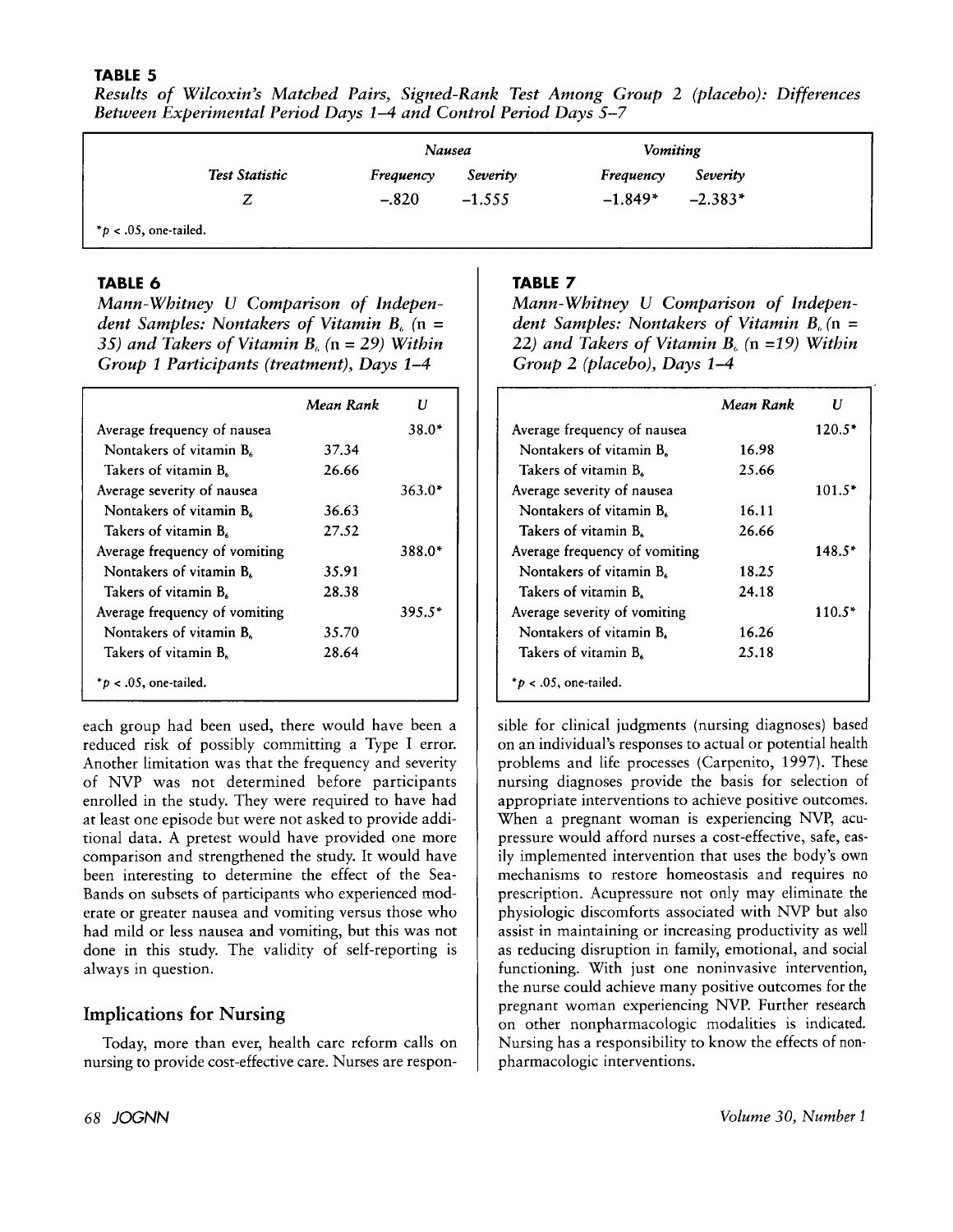## **TABLE a**

*Mann-Whitney U Comparison of Independent Samples: Nontakers of Vitamin B,* **(n** = *36) and Takers of Vitamin B<sub>6</sub> (n = 27) Within Group* **2** *(placebo), Days* **5-7** 

|                               | Mean<br>Rank | U     | o Value<br>(one-<br>tailed) |
|-------------------------------|--------------|-------|-----------------------------|
| Average frequency of nausea   |              | 432.5 | ns                          |
| Nontakers of vitamin B.       | 30.51        |       |                             |
| Takers of vitamin B.          | 33.98        |       |                             |
| Average severity of nausea    |              | 450.0 | ns                          |
| Nontakers of vitamin B.       | 31.00        |       |                             |
| Takers of vitamin B.          | 33.33        |       |                             |
| Average frequency of vomiting |              | 403.0 | ns                          |
| Nontakers of vitamin B.       | 29.69        |       |                             |
| Takers of vitamin B.          | 35.07        |       |                             |
| Average severity of vomiting  |              | 435.0 | ns                          |
| Nontakers of vitamin $B_6$    | 30.58        |       |                             |
| Takers of vitamin B.          | 33.89        |       |                             |

# **Acknowledgment**

Funding for this study was provided by the Kirkhof School of Nursing, Grand Valley State University, Allendale, MI. Acupressure wrist bands were provided by Sea-Band, U.K., Ltd., Churwalk Hinckley, England.

#### *REFERENCES*

- Bayreuther, J., Lewith, G. T., & Pickering, R. (1994). A double-blind cross-over study to evaluate the effectiveness of acupressure at pericardium 6  $(P_6)$  in the treatment of early morning sickness (EMS). *Complementary Therapies in Medicine, 2,* 70-76.
- Beal, M. (1992a). Acupuncture and related treatment modalities. Part 1: Theoretical background. *]ournu1 of Nurse Midwifery, 3 7,* 254-259.
- Beal, M. (1992b). Acupuncture and related treatment modalities. Part 2: Applications to antepartal and intrapartal care. *Journal of Nurse-Midwifery, 37,* 260-268.
- Belluomini, J., Litt, R. C., Lee, K. A., & Katz, M. (1994). Acupressure for nausea and vomiting of pregnancy: A randomized blinded study. *Obstetrics and Gynecology, 84,* 245-248.
- Brown, S., North, D., Marvel, M. K., & Fons, R. (1992). Acupressure wristbands to relieve nausea and vomiting in hospice patients: Do they work? *American Journal of Hospice* & *Palliative Care,* 7, 26-29.
- Campbell, D. T., & Stanley, J. C. (1963). *Experimental and quasi-experimental designs for research.* Boston: Houghton Mifflin.

## **TABLE** *9*

*Mann-Whitney U Comparison of Independent Samples: Nontakers of Vitamin* **B,(n** = *24) and Takers of Vitamin B,* **(n** = *15) Within Group* **2** *(placebo), Days* **5-7** 

|                               | Mean<br>Rank | U     | o Value<br>(one-<br>tailed) |
|-------------------------------|--------------|-------|-----------------------------|
| Average frequency of nausea   |              | 131.5 | ns                          |
| Nontakers of vitamin B.       | 17.98        |       |                             |
| Takers of vitamin B.          | 23.23        |       |                             |
| Average severity of nausea    |              | 154.5 | ns                          |
| Nontakers of vitamin $B_6$    | 18.94        |       |                             |
| Takers of vitamin B.          | 21.70        |       |                             |
| Average frequency of vomiting |              | 159.5 | ns                          |
| Nontakers of vitamin B.       | 19.15        |       |                             |
| Takers of vitamin B.          | 21.37        |       |                             |
| Average severity of vomiting  |              | 148.5 | ns                          |
| Nontakers of vitamin $B_6$    | 18.46        |       |                             |
| Takers of vitamin B.          | 21.10        |       |                             |

- Carpenito, L. J. (1997). *Nursing diagnosis: Application to clinical practice.* Philadelphia: J. B. Lippincott.
- Cohen, J. (1992). **A** power primer. *Psychological Bulletin, 112,* 155-159.
- De Aloysio, D., & Penacchioni, P. (1992). Morning sickness control in early pregnancy by Neiguan point acupressure. *Obstetrics* & *Gynecology, 80,* 852-854.
- Depue, R., Bernstein, L., Ross, R., Judd, H., & Henderson, B. (1 987). Hyper-emesis gravidarum in relation to estradi-01 levels. Pregnancy outcome and other maternal factors: A seroepidemiologic study. *American Journal of Obstetrics and Gynecology, 156,* 1137-1 140.
- Dilorio, C. (1988). Management of nausea and vomiting in pregnancy. *Nurse Practitioner, 13(5),* 23-28.
- Dundee, J. W., Sourial, F.B.R., Ghaly, R. G., & Bell, P. F. (1 988). Acupressure reduces morning sickness. *Journal of Royal Society of Medicine, 81,* 456-457.
- Hsu, C. D., & Witter, F. R. (1993). Fetal sex and severe hyperemesis gravidarum. *International Journal of Obstetrics and Gynecology, 40,* 63-64.
- Hyde, E. (1989). Acupressure therapy for morning sickness: **A** controlled study. *journaI of Nurse Midwifery, 34,*  171-178.
- Janfelt-Samsioe, A., Samsioe, G., & Velinder, G. (1983). Nausea and vomiting in pregnancy-A contribution to its epidemiology. *Gynecological and Obstetric Investigations, 16,* 221-226.
- Klebanoff, M., Koslowe, P., Kaslow, R., & Rhodes, G. (1985). Epidemiology of vomiting in early pregnancy. *Obstetrics and Gynecology,* 66, 612-616.
- Murphy, P. A. (1998). Alternative therapies for nausea and vomiting of pregnancy. Obstetrics & Gynecology, 91, 149-155.